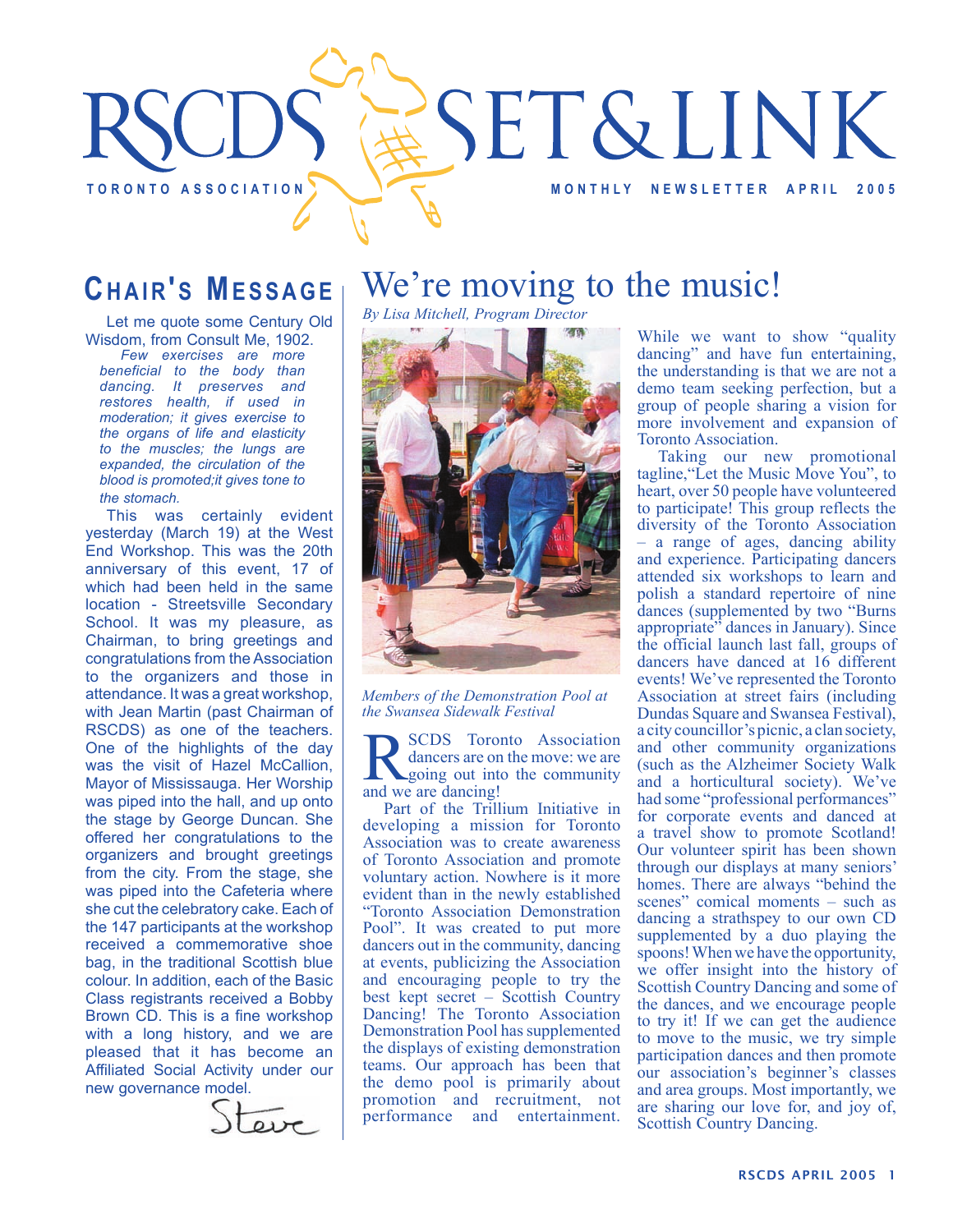The success of the Pool has depended on many people – Fiona Philip, our teacher, encouraging and helping us to learn the demo repertoire at workshops; Deirdre Bark, our tireless coordinator, helping to book events and dancers and attending most demos as the on-site contact; Keith Bark, our technical "music man", arranging music sets and creating CDs for the dances; Christine Bowers, Communications Director, providing brochures and publicity material, including the TA banner at most events; various other helpers who provided photocopying and MCing of events; PLUS all the dancers who have generously given of their time to practice and dance at as many community events as possible where we can spread the word about Scottish Country Dancing! I am thrilled to see one of my visions for the future of dancing in Toronto Association becoming an exciting reality!

As mentioned before, we have over 50 people participating in our demonstration pool, but we still need you! There is minimal commitment (no weekly practices) to learn the repertoire and to dance as often as you are willing. We will be offering workshops in preparation for dancing in the fall. Help us to spread the word! If you are willing to dance at community events and help us build the Toronto Association's image, contact me, Lisa Mitchell, Program Director.

*Let the music move you!*

## Dancing In the Park

# Five Tuesdays starting May 31st

Join us from 7pm to dusk at Edwards Gardens. Dance to the music of Bobby Brown and The Scottish Accent.

Watch May's issue for more details.

### AGM Dance

| Date:<br>Time:<br><b>Place:</b><br><b>Music:</b><br><b>Hosts:</b> | Saturday, April 23, 2005<br>$7:30$ pm<br><b>Crescent School</b><br>2365 Bayview Ave | Don Bartlett and The Scottish Heirs<br>Calvin, Fallingbrook, Highlands of Durham<br>Please note that Crescent School has a no nut policy |                |
|-------------------------------------------------------------------|-------------------------------------------------------------------------------------|------------------------------------------------------------------------------------------------------------------------------------------|----------------|
| <b>The Wild Geese</b>                                             |                                                                                     | J 8x32                                                                                                                                   | Bk 24/3        |
| <b>Strathmore</b>                                                 |                                                                                     | S 4x40                                                                                                                                   | <b>Bk 43/5</b> |
| <b>The College Hornpipe</b>                                       |                                                                                     | R 8x32                                                                                                                                   | Bk 20/12       |
| + Crossing the Bay                                                |                                                                                     | S 8x32                                                                                                                                   | <b>Haynes</b>  |
| + Mairi's Wedding                                                 |                                                                                     | S 8x40                                                                                                                                   | Cosh           |
| <b>INTFRVAL</b>                                                   |                                                                                     |                                                                                                                                          |                |
| + The Irish Rover                                                 |                                                                                     | R 8x32                                                                                                                                   | Cosh           |
| <b>Light and Airy</b>                                             |                                                                                     | J 8x32                                                                                                                                   | <b>Bk 4/5</b>  |
| <b>The Argyll Strathspey</b>                                      |                                                                                     | S 8x32                                                                                                                                   | <b>Bk 35/3</b> |
| <b>The Montgomeries' Rant</b>                                     |                                                                                     | R 8x32                                                                                                                                   | <b>Bk 10/1</b> |
| <b>EXTRAS</b>                                                     |                                                                                     |                                                                                                                                          |                |
| <b>Major Ian Stewart</b>                                          |                                                                                     | J 8x32                                                                                                                                   | <b>Bk 35/4</b> |
| <b>Summer Wooing</b>                                              |                                                                                     | R 8x32                                                                                                                                   | <b>Bk 38/6</b> |
| <b>The Village Reel</b>                                           |                                                                                     | S 6x32                                                                                                                                   | <b>Bk 20/4</b> |

#### **Come Celebrate World Day of Dance 2005**

The Society, in association<br>
with Conseil International<br>
de la Dance, is encouraging<br>
branches around the world to with Conseil International branches around the world to participate in World Day of Dance to draw attention to the art of dance.

+ Non-RSCDS

RSCDS Toronto Scottish Country Dance Association will participate in this celebration on Friday April 29, 2005, with a dance for all ages and levels of experience. Come dance to the music of Don Bartlett from 8:00 to 10:30 p.m. The evening will be hosted by Erin Mills social group at Cooksville United Church (2500 Mimosa Row, north of QEW, off Hurontario). Tickets are \$10.

 For those unable to attend the dance in Mississauga, social groups on the east side of the GTA will welcome dancers that evening as well! Consider attending Fallingbrook at Westview Presbyterian Church or Woodglen at Fallingbrook Presbyterian Church (address details are on the web) for dancing on World Day of Dance.

We all know the importance of dance for its health benefits, social interaction and pure enjoyment! Why not celebrate dance and all that it means to you by attending one of our events? More details are available on the website and will be at the April monthly dance.

Put a Spring in your Step at World Day of Dance 2005!

#### Contacts:

Jean or Gordon Hamilton, Erin Mills 905-566-9599; g.s.hamilton@sympatico.ca.

Lisa Mitchell, Program Director 416-699-2480; ldmitchell@sympatico.ca

### **Extension Classes**

Eight Thursdays starting April 7 at 7:30pm. Contact Carole Bell for more information 416-221-1201; carolewbell@sympatico.ca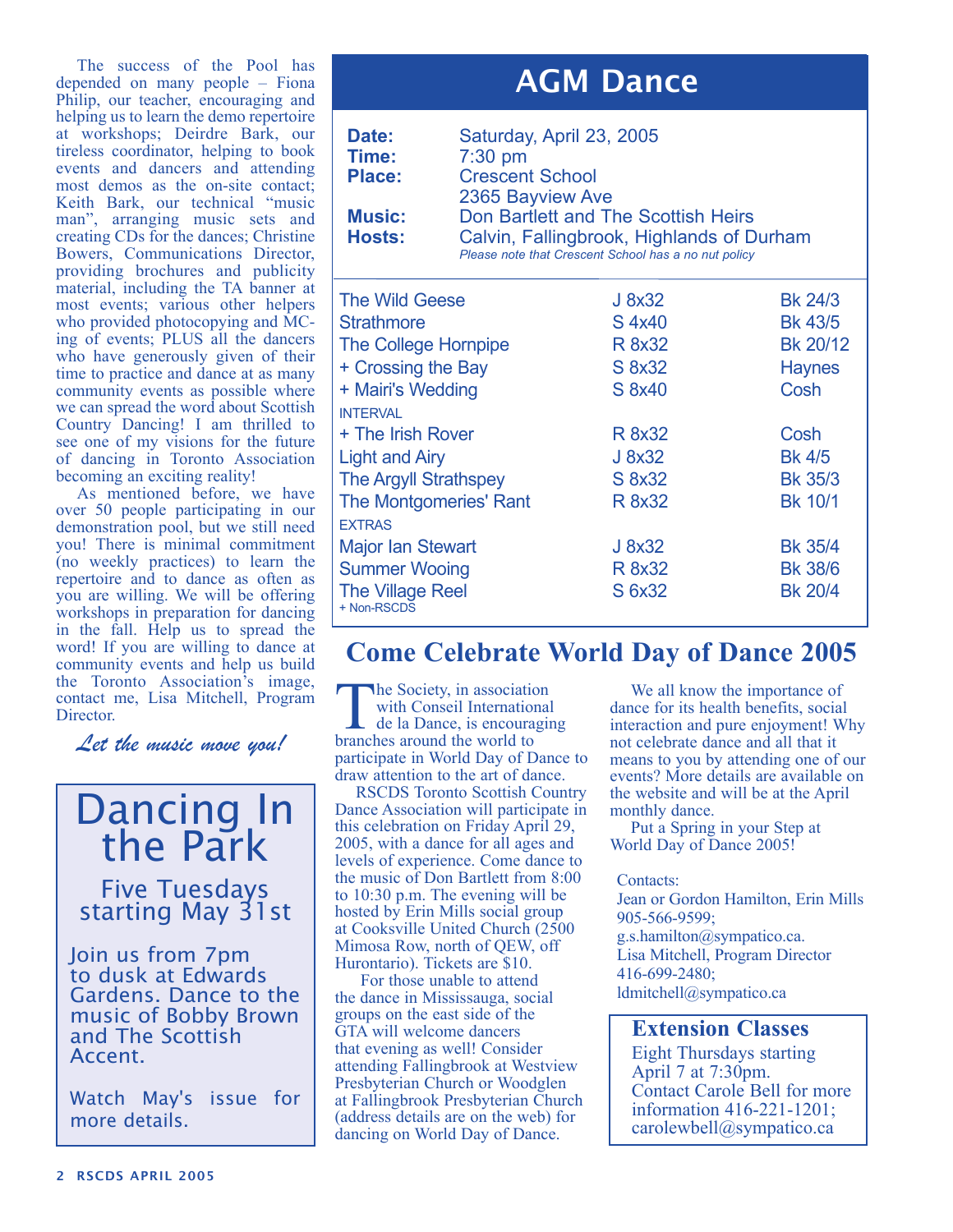## **Upcoming Events**

#### **NEAR**

APRIL 2, 2005, Glenview Scottish Country Dance Group's 25th Anniversary Celebration, 7:30 p.m. at Lawrence Park Community Church, 2180 Bayview Av. Music by The Scottish Experience. Catered refreshments will be served. Tickets are \$25. Contact Catherine O'May 416-482-6690.

APRIL 2, 2005, Hamilton Branch R.S.C.D.S. 50th Anniversary Ball at Michelangelo Banquet Centre, Hamilton. Tickets \$70 and \$45 for non-dancers. Contact Margaret Leckie 905-627-0652 or Jina Middleton jjceilidh@sympatico.ca.

APRIL 9, 2005, Toronto Association Children's Festival, St. Joseph's Separate School, 5555 Creditview Rd. Mississauga. Doors open at 12:30 p.m. and dancing starts at 1:30 p.m. Suggested \$4 donation per spectator. All children are free. Contact Colin or Fiona Philip 905-785-8983.

APRIL 23, 2005, RSCDS Toronto Association Annual General Meeting at Crescent School, at approximately 9:00 p.m. (during the interval between dances).

APRIL 23, 2005, Ottawa Spring Ball. Music by Bobby Brown and The Scottish Accent. Dancers \$75 and non-dancers \$50 includes Friday Pre-ball Social and Sunday Brunch. Contact John & Barbara Bottreil 613-836- 2305; johnbarb@magma.ca.

APRIL 23, 2005, Prince Edward County Scottish Country Dancers Saturday Afternoon Workshop at the Picton Town Hall. Music by Fred Moyes. Teacher is Terry Glasspool, Binghamton, NY. The workshop is suitable for advanced/experienced dancers. Space is limited. Contact Sheila Keller 613- 393-2955; ckeller@sympatico.ca.

APRIL 24, 2005, Tartan Tea. Afternoon Tea Dance at Prince Edward Yacht Club, Picton. Music by Fred Moyes. Refreshments served and cost is \$20. Contact Sheila Keller 613- 393-2955; ckeller@sympatico.ca.

MAY 2, 2005, 7:30 p.m., Scarborough Scottish Country Dance Group's End of Season Dance, St. Andrew's Church, 115 St. Andrew's Rd. Music by Don Bartlett. Tickets \$10 at the door.

MAY 6, 2005, 8:00-11:00 p.m., Trinity Spring Dance at Seeley Hall, Trinity College, 6 Hoskin Av. Sponsored by the Trinity SCD Group. Music by Bobby Brown and The Scottish Accent. Light refreshments. \$30. Contact Joanne or Louis Racic 416-253- 6018; racic@sympatico.ca

MAY 6, 2005, 7:30 p.m., South Simcoe Scottish Country Dancers' Spring Dance at Knox Church, King St. South, Alliston. Music by The Scottish Experience with Gary Seagrave. \$10 at the door. Contact Debbie MacFayden 905-729-4883 or Grace Graham 705-435-3689 or dproto@sympatico.ca.

MAY 7, 2005. The first Toronto Association Youth Ball for dancers aged 10 to 20 at Newtonbrook United Church, Yonge St. and Cummer Av. Reception, dinner and dancing. Cost is \$20. Contact Fiona Philip 905-785- 8983.

MAY 14, 2005, West Toronto Ball at Ramses Temple, 3100 Keele St., Toronto. Reception at 5:30, dinner at 6:30 (catered by Occasions), dancing 8:30-12:30. Music by Bobby Brown and The Scottish Accent. Dances will be briefed, but not walked. Tickets are \$60 for adults and \$40 for youth 14+. Contact Julie Hatch 905-844-9964; julie.hatch@cogeco.ca.

MAY 27-29, 2005, 21st Scottish Country Dance Weekend at Stoney Lake. Teacher is Ian Paterson, Georgetown, ON. For registration, contact Elizabeth McMahon 705-748-0396; bvon@sympatico.ca. For information, contact Krystyna Perron 705- 741-1472; dank@sympatico.ca.

MAY 27-29, 2005, The Association for Scottish Traditions and Arts - ASTA - will host the Scotland pavilion at Carrassauga - Mississauga's annual multi-cultural festival, at Rivergrove Community Centre, 5800 River Grove Av, Mississauga. Contact Patricia Heaney 1-905-877-5754 or Helen Ferguson 416-244-9538.

JULY 16, 2005, White Heather Ball in the Highlands of Durham at the Scugog Community Centre, Port Perry. Dinner followed by entertainment and dancing. Music by Bobby Brown and The Scottish Accent. Contact Marjorie 905-649-3532; mmason@bellnet.ca or Stewart 905-985- 6573; tartanshop@on.aibn.com.

#### **FAR**

APRIL 16, 2005, RSCS Montreal Ball Weekend, Montreal. Music by Sylvie Miskoe, R.P. Hale and Vince O'Donnell. Contact Don Nemiroff 514-288-0992; ball@rscdsmontreal. org.; or visit www.rscdsmontreal.org.

MAY 13-16, 2005, Budapest Scottish Dance Club International Weekend Course, Budapest, Hungary. Teacher is Linda Gaul. Music by Robert Mackay, piano and Dave Cunningham and his SCD Band. Optional tourist program available. Contact in Toronto, Lisa Mitchell 416-699-2480; ldmitchell@sympatico.ca

MAY 14, 2005, the inaugural Thistle Ball, sponsored jointly by Victoria, Seattle and Vancouver at Squamish Nation Recreation Centre, North Vancouver. Music by Marian Anderson and Her band, from Scotland. Cost is \$45. Further information to follow.

MAY 20-22, 2005, Youth Weekend West, at UBC in Vancouver, BC for dancers 15-30ish. Friday night BBQ, Saturday and Sunday morning classes, Saturday night ceilidh and dance, and Sunday afternoon tea dance which is open to all ages. Teachers are Sue Porter, Oban, Scotland; Anne and Neil Harrison, Oakville, ON; Rebecca Blackhall-Peters, Langley, BC. Contact Louise Imstein@sfu. ca; 604-464-5818. Visit www.youthweekend. com.

MAY 20-22, 2005, New York Branch Pawling Weekend, Hopewell Junction, NY. Teachers are Elaine Brunken, MD; Muriel Johnstone, TX; John Wilkenson, Scotland. Music by Bobby Brown and The Scottish Accent. Music for beginner class by Jim Stevenson. Visit www.rscdsnewyork.org.

JUNE 3-5, 2005, RSCDS Montreal Branch Weekend Workshop at Ste-Anne-de-Bellevue, QC. Teachers are Stella Fogg, Richmond, VA; Ian Paterson, Georgetown, ON; Elinor Vandergrift, Kenmore, WA. Dance and reception music by Laura Risk & friends. Gala dance music by Bobby Brown and The Scottish Accent. Contact Peter White 514-488-2509; scdmtl@yahoo.com; www. rscdmontreal.org.

JULY 9-16, 2005, Scottish Country Dance Week, Prague, Czech Republic with Ron Wallace and the Dunsmuir Dancers. Music by Gary Thomas. Program includes classes and sightseeing activities. Visit www.dvorana.cz or contact dvorana@mbox.vol.cz.

*If you have an event that you would like to post here, contact Christine Bowers, Communications Director.*